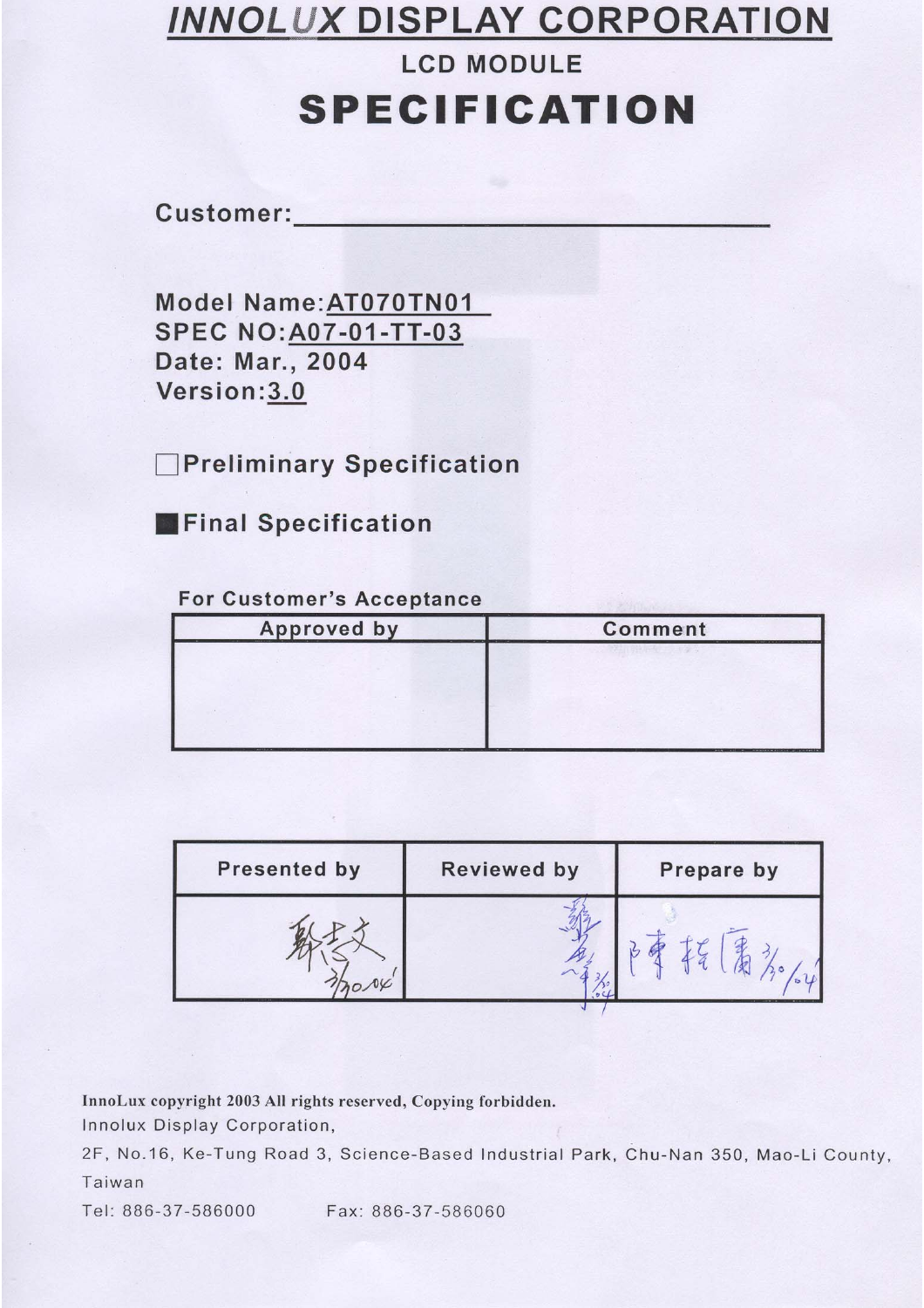# **Revisions Section**

| <b>Revision</b> | <b>Description</b>                   | Date       |
|-----------------|--------------------------------------|------------|
|                 | <b>Initial Release</b>               | 2003/0722  |
| 2               | Display quality specification change | 2003/09/17 |
| 3               | Display quality specification remove | 2004/03/29 |
|                 |                                      |            |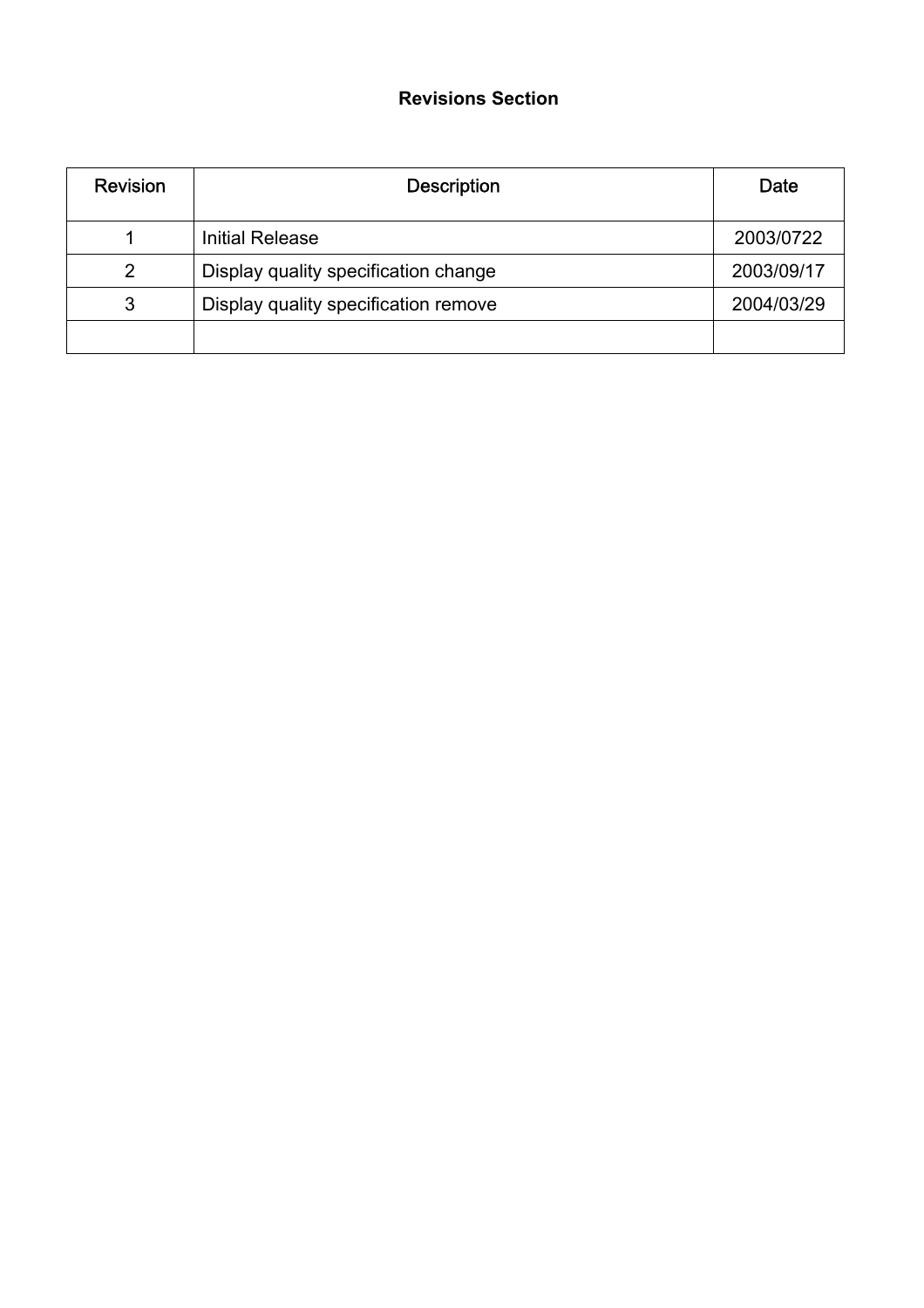PAGE: 1/16

# **Contents:**

|                                    | $\boldsymbol{2}$ |
|------------------------------------|------------------|
|                                    | $\mathbf{2}$     |
| (1). Absolute maximum ratings      |                  |
| (2). Pin assignment                |                  |
| (a). TFT LCD panel driving section |                  |
| (b). Backlight Unit                |                  |
| (3). Electrical characteristics    |                  |
| (a). Typical operating conditions  |                  |
| (b). Current consumption           |                  |
| (c). Backlight driving conditions  |                  |
| $(4)$ . AC timing                  |                  |
| (a). Timing conditions             |                  |
| (b). Timing diagram                |                  |
|                                    | 11               |
|                                    | 13               |
|                                    | 13               |
| $(1)$ . Safety                     |                  |
| (2). Handling                      |                  |
| (3). Static electricity            |                  |
| (4). Storage                       |                  |
| (5). Cleaning                      |                  |
|                                    | 14               |
|                                    | 16               |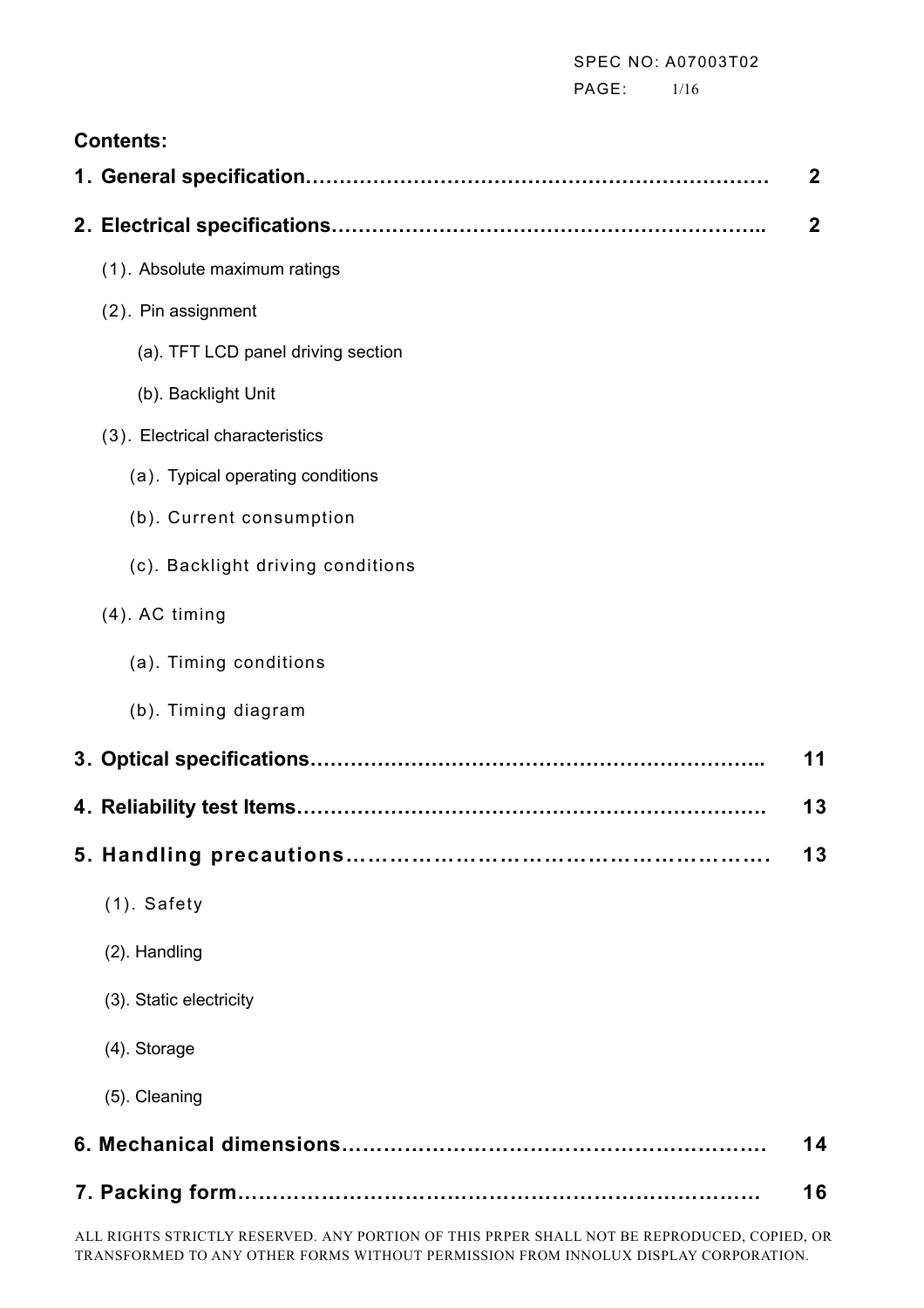PAGE: 2/16

### **1. General specifications**

| NO. | <b>Item</b>       | <b>Specification</b>                        |  |  |
|-----|-------------------|---------------------------------------------|--|--|
| 1   | LCD size          | l7.0 inch                                   |  |  |
| 2   | Driver Element    | la-Si TFT active matrix                     |  |  |
| 3   | Display contents  | 480 pixels X 234 pixels                     |  |  |
| 4   | Display Mode      | Normally white, Transmissive with Backlight |  |  |
| 5   | Dot pitch         | $ 0.107(W) \times 0.370(H)$ mm              |  |  |
| 6   | lActive area      | 154.08(W) X 86.58(H) mm                     |  |  |
|     | Module Size       | 164.9 X 100 X 5.7 mm                        |  |  |
| 8   | Surface Treatment | AG.                                         |  |  |
| 9   | Weight            | 160 g Typical                               |  |  |

# **2. Electrical characteristics**

#### **(1). Absolute maximum ratings**

| ltem                                      | Symbol            | <b>Condition</b> | <b>Values</b> |                   |             | <b>Remark</b> |
|-------------------------------------------|-------------------|------------------|---------------|-------------------|-------------|---------------|
|                                           |                   |                  | Min.          | Max.              | Unit        |               |
|                                           | $V_{\rm CC}$      | $GND=0$          | $(-0.3)$      | (7)               | V           |               |
|                                           | AV <sub>DD</sub>  | $AVSS=0$         | $(-0.3)$      | (7)               | V           |               |
| Power voltage                             | $V_{GH}$          |                  | $(-0.3)$      | (18)              | V           |               |
|                                           | $V_{GL}$          | $GND=0$          | $(-15)$       | (0.3)             | V           |               |
|                                           | $V_{GH} - V_{GL}$ |                  | ۰             | (33)              | V           |               |
|                                           | Vi                |                  | $(-0.3)$      | $AVDD+0.3$        | V           | Note 1        |
| Input signal voltage                      | VI                |                  | $(-0.3)$      | $V_{\rm CC}$ +0.3 | v           | Note 2        |
|                                           | <b>VCOM</b>       |                  | $(-2.9)$      | (5.2)             | V           |               |
| <b>Operation Temperature</b><br>(Ambient) | Top               |                  | $-10$         | 60                | $^{\circ}C$ |               |
| Storage Temperature<br>(Ambient)          | Tst               |                  | $-20$         | 70                | $^{\circ}C$ |               |

Note:

1. VR, VG, VB.

2. STHL, STHR, OEH, L/R, CPH1~CPH3, STVR, STVL, OEV, CKV, U/D.

#### **(2). Pin assignment**

(a). TFT LCD panel diving section

| Pin no | Symbol                     | ΙO | <b>Function</b>                                            | <b>Remark</b> |
|--------|----------------------------|----|------------------------------------------------------------|---------------|
|        | GND                        |    | Ground for logic circuit                                   |               |
| 2      | $V_{CC}$                   |    | Supply voltage of logic control circuit for<br>scan driver |               |
| 3      | $\mathsf{V}_{\mathsf{GL}}$ |    | Negative power for scan driver                             |               |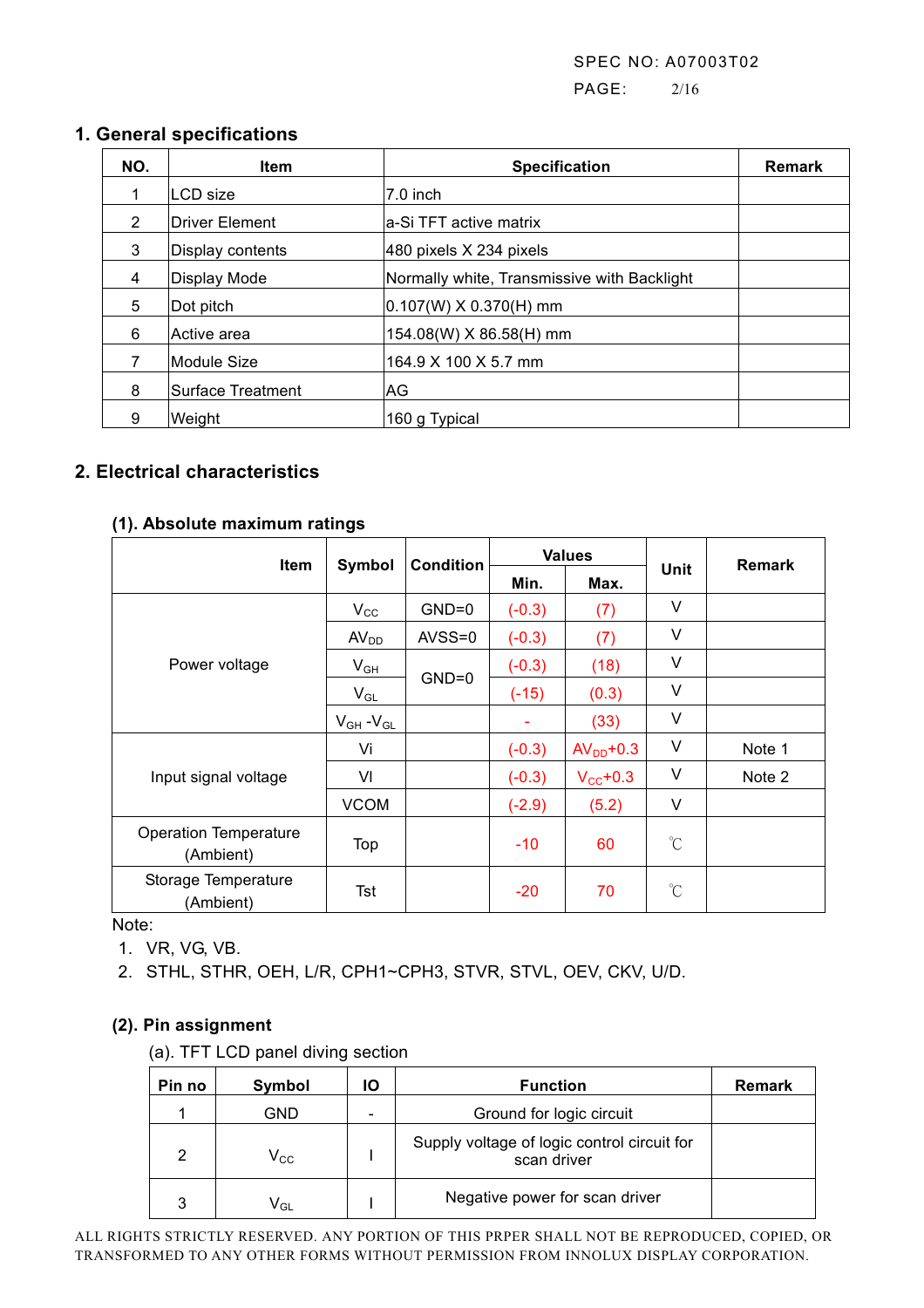PAGE: 3/16

|                |                  | T            |                                                            |                 |
|----------------|------------------|--------------|------------------------------------------------------------|-----------------|
| 4              | $V_{GH}$         |              | Positive power for scan driver                             |                 |
| 5              | <b>STVR</b>      | I/O          | Vertical start pulse                                       | Note 1          |
| 6              | <b>STVL</b>      | I/O          | Vertical start pulse                                       | Note 1          |
| $\overline{7}$ | <b>CKV</b>       | $\mathsf{I}$ | Shift clock input for scan driver                          |                 |
| 8              | U/D              | I            | UP/DOWN scan control input                                 | <b>Note 1,2</b> |
| 9              | <b>OEV</b>       | I            | Output enable control for scan driver                      |                 |
| 10             | <b>VCOM</b>      | T            | Common electrode driving signal                            |                 |
| 11             | <b>VCOM</b>      | T            | Common electrode driving signal                            |                 |
| 12             | L/R              | I            | LEFT/RIGHT scan control                                    | Note $1,2$      |
| 13             | <b>MOD</b>       | $\mathbf{I}$ | Sequential sampling and simultaneous<br>sampling setting   | Note 3          |
| 14             | <b>OEH</b>       | $\mathbf{I}$ | Output enable control for data driver                      |                 |
| 15             | <b>STHL</b>      | I/O          | Start pulse for horizontal scan line                       | Note 1          |
| 16             | <b>STHR</b>      | I/O          | Start pulse for horizontal scan line                       | Note 1          |
| 17             | CPH <sub>3</sub> | T            | Sampling and shifting clock pulse for data<br>driver       |                 |
| 18             | CPH <sub>2</sub> | Т            | Sampling and shifting clock pulse for data<br>driver       |                 |
| 19             | CPH <sub>1</sub> | Т            | Sampling and shifting clock pulse for data<br>driver       |                 |
| 20             | $V_{\rm CC}$     | Т            | Supply voltage of logic control circuit for<br>data driver |                 |
| 21             | <b>GND</b>       | -            | Ground for logic circuit                                   |                 |
| 22             | <b>VR</b>        | I            | Alternated video signal (Red)                              |                 |
| 23             | VG               | T            | Alternated video signal (Green)                            |                 |
| 24             | <b>VB</b>        | T            | Alternated video signal (Blue)                             |                 |
| 25             | AV <sub>DD</sub> | I            | Supply voltage for analog circuit                          |                 |
| 26             | $AV_{SS}$        |              | Ground for analog circuit                                  |                 |

Note:

1. Selection of scanning mode (please refer to the following table)

| Setting of scan<br>control input |                            |             |             | IN/OUT state for start pulse | Scanning direction |                           |  |  |
|----------------------------------|----------------------------|-------------|-------------|------------------------------|--------------------|---------------------------|--|--|
| U/D                              | L/R                        | <b>STVR</b> | <b>STVL</b> | STHR                         | <b>STHL</b>        |                           |  |  |
| GND                              | $\rm V_{\rm CC}$           | Ω           |             | Ω                            |                    | Up to down, left to right |  |  |
| $\mathsf{V}_{\mathsf{CC}}$       | GND                        |             | Ω           |                              | Ω                  | Down to up, right to left |  |  |
| GND                              | GND                        | Ω           |             |                              | Ω                  | Up to down, right to left |  |  |
| $\mathsf{V}_{\mathsf{CC}}$       | $\mathsf{V}_{\mathsf{CC}}$ |             |             |                              |                    | Down to up, left to right |  |  |

I: input, O: output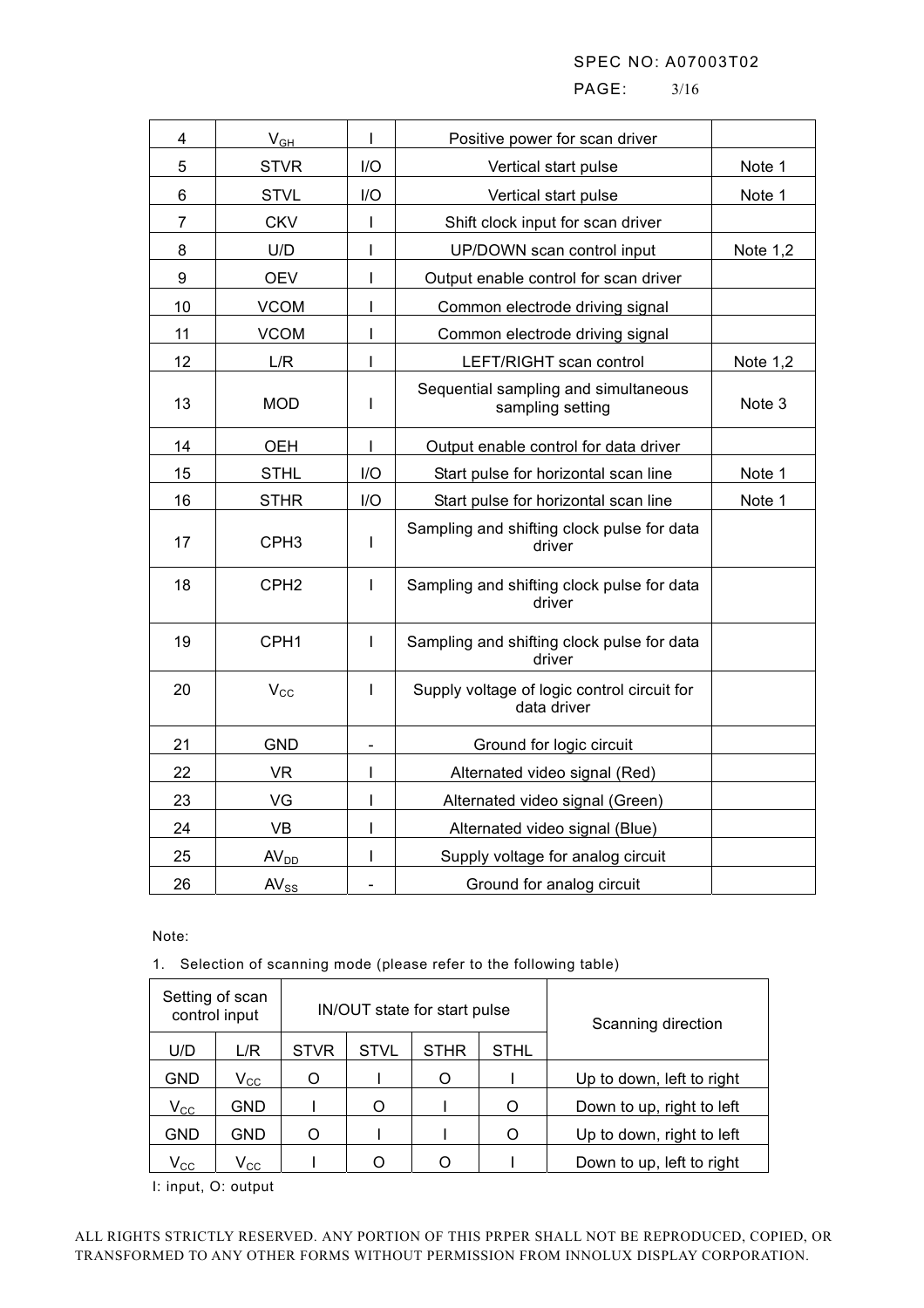2. Definition of Scanning Direction.

Refer to figure as below:



3. MOD=H: Simultaneous sampling.

MOD=L: Sequential sampling.

Please set CPH2 and CPH3 to GND when MOD=H,

#### (b).Backlight unit

| Pin no | Symbol | <b>Function</b>                                |       |
|--------|--------|------------------------------------------------|-------|
|        | нι     | Power supply for backlight unit (high voltage) | Pink  |
|        | GND    | Ground for backlight unit                      | White |

# **(3). Electrical characteristics**

(a). Typical operating conditions (GND= $AV_{SS}=0V$ , Note 4)

| <b>Item</b>                            |         |                  |                          | <b>Values</b>       |              | <b>Remark</b> |                   |
|----------------------------------------|---------|------------------|--------------------------|---------------------|--------------|---------------|-------------------|
|                                        |         | Symbol           | Min.                     | Typ.                | Max.         | Unit          |                   |
|                                        |         | $V_{\rm CC}$     | 3                        | 5                   | 5.2          | V             |                   |
|                                        |         | AV <sub>DD</sub> | 4.8                      | 5                   | 5.2          | V             |                   |
| Power supply                           |         | $V_{GH}$         | 14.3                     | 15                  | 15.7         | V             |                   |
|                                        |         | $V_{GH}$         | $-10.5$                  | $-10$               | $-9.5$       | V             |                   |
|                                        |         | $V_{iA}$         | 0.4                      | ۰                   | $AVDD-0.4$   | v             | Note1             |
| Video signal amplitude (VR,<br>VG, VB) |         | $V_{iAC}$        |                          | 3                   |              | V             | AC component      |
|                                        |         | $V_{\text{IDC}}$ | $\overline{\phantom{a}}$ | AV <sub>DD</sub> /2 |              | V             | DC component      |
| <b>VCOM</b>                            |         | $V_{CAC}$        | 3.5                      | 5.6                 | 6.5          | V             | Note <sub>2</sub> |
|                                        |         | $V_{CDC}$        | 1.7                      | 2.0                 | 2.3          | V             | DC component      |
| Input signal                           | H level | $V_{\text{IH}}$  | $0.8V_{CC}$              | ۰                   | $V_{\rm CC}$ | V             |                   |
| Voltage                                | L level | VIL              | 0                        | ۰                   | $0.2V_{CC}$  | V             | Note <sub>3</sub> |

Note:

1. Refer to Fig.3-(a).

- 2. The brightness of LCD panel could be changed by adjusting the AC component of VCOM.
- 3. SRHL, STHR, OEH, L/R, CPH1~CPH3, STVR, STVL, OEV, CKV, U/D
- 4. Be sure to apply GND,  $V_{\text{CC}}$ , and  $V_{\text{GL}}$ , to the LCD first, and then apply  $V_{\text{GH}}$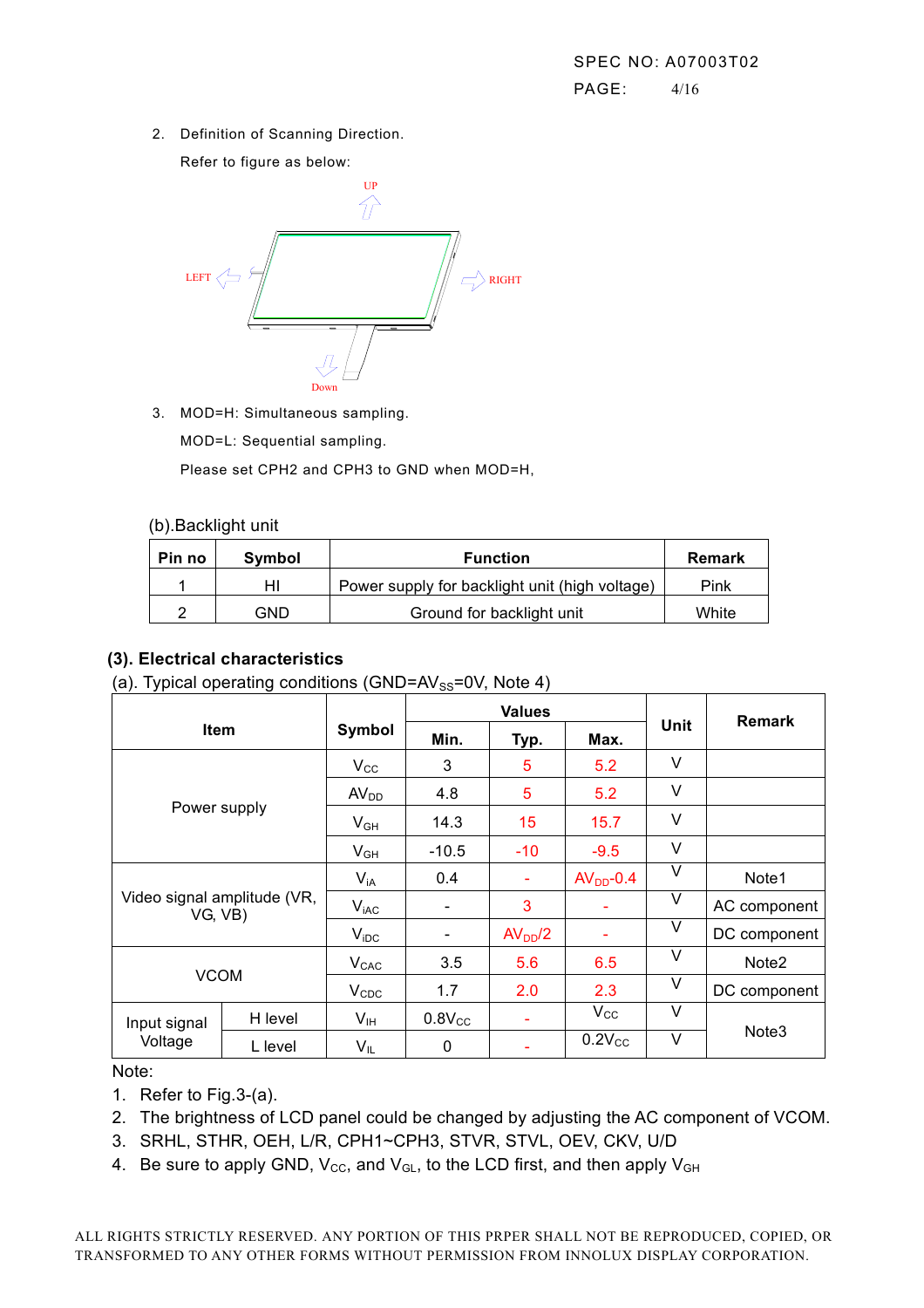#### PAGE: 5/16

|                           |                 |                  |      | <b>Values</b> |      | <b>Remark</b> |  |
|---------------------------|-----------------|------------------|------|---------------|------|---------------|--|
| <b>Parameter</b>          | Symbol          | <b>Condition</b> | Min. | Typ.          | Max. | Unit          |  |
|                           | I <sub>GH</sub> | $V_{GH} = 15V$   |      | 0.2           | 0.5  | mA            |  |
| <b>Current for Driver</b> | $I_{GL}$        | $V_{GL} = -10V$  |      | 0.8           | 1.5  | mA            |  |
|                           | $_{\rm{lcc}}$   | $V_{CC} = 5V$    |      | 3.0           | 6.0  | mA            |  |
|                           | <b>I</b> DD     | $AVDD=5V$        |      | 17            | 30   | mA            |  |

#### (b). Current consumption (GND= $AV_{SS}=0V$ )

### (c). Backlight driving conditions

|                       |             |                          | <b>Values</b>            |       | <b>Remark</b> |            |
|-----------------------|-------------|--------------------------|--------------------------|-------|---------------|------------|
| <b>Item</b>           | Symbol      | Min.                     | Typ.                     | Max.  | Unit          |            |
| Lamp voltage          | $V_L$       | $\overline{\phantom{a}}$ | 560                      | 620   | <b>Vrms</b>   |            |
| Lamp Current          | IL.         | $\overline{\phantom{0}}$ | 6                        | 7     | mArms         |            |
| Frequency             | $F_L$       | $\overline{\phantom{a}}$ | 60                       | 80    | <b>kHz</b>    | Note 4     |
|                       |             |                          | $\overline{\phantom{a}}$ | 900   | Vrms          | Note 1,5   |
| Lamp starting voltage | $V_{\rm S}$ | $\qquad \qquad$          | $\overline{\phantom{0}}$ |       | <b>Vrms</b>   | Note $2,5$ |
|                       |             |                          | ۰                        | 1,100 | <b>Vrms</b>   | Note $3,5$ |
| Lamp life time        |             | 10,000                   |                          |       | Hr            | Note 6     |

Note:

- 1. Ta=25℃
- 2. Ta=0℃
- 3. Ta=-20℃
- 4. The lamp frequency should be selected as different as possible from display horizontal synchronous signal to avoid interference
- 5. For starting the backlight unit, the output voltage of DC/AC's transformer should be larger than the maximum lamp starting voltage.
- 6. The "lamp life time" is defined as the module brightness decrease to 50% original brightness at Ta=25 $°C$ , I<sub>L</sub>=6mA

### **(4). AC timing**

|  |  |  | (a). Timing conditions (sequential mode) |  |
|--|--|--|------------------------------------------|--|
|--|--|--|------------------------------------------|--|

| $\cdots$<br>$\mathbf{v}$       |                                     |      | <b>Values</b>      |             | <b>Remark</b> |           |
|--------------------------------|-------------------------------------|------|--------------------|-------------|---------------|-----------|
| <b>Item</b>                    | Symbol                              | Min. | Typ.               | Max.        | Unit          |           |
| Rising time                    | t,                                  |      |                    | 10          | ns            | Note 1    |
| Falling time                   | t <sub>f</sub>                      |      |                    | 10          | ns            | Note 1    |
| High and low level pulse width | $t_{\rm CPH}$                       | 99   | 103                | 107         | ns            | CPH1~CPH3 |
| CPH pulse duty                 | $t_{\text{CWH}}$                    | 40   | 50                 | 60          | $\%$          | CPH1~CPH3 |
| CPH pulse delay                | $t_{C12}$<br>$t_{C23}$<br>$t_{C31}$ | 30   | $t_{\text{CPH}}/3$ | $t_{CPH}/2$ | ns            | CPH1~CPH3 |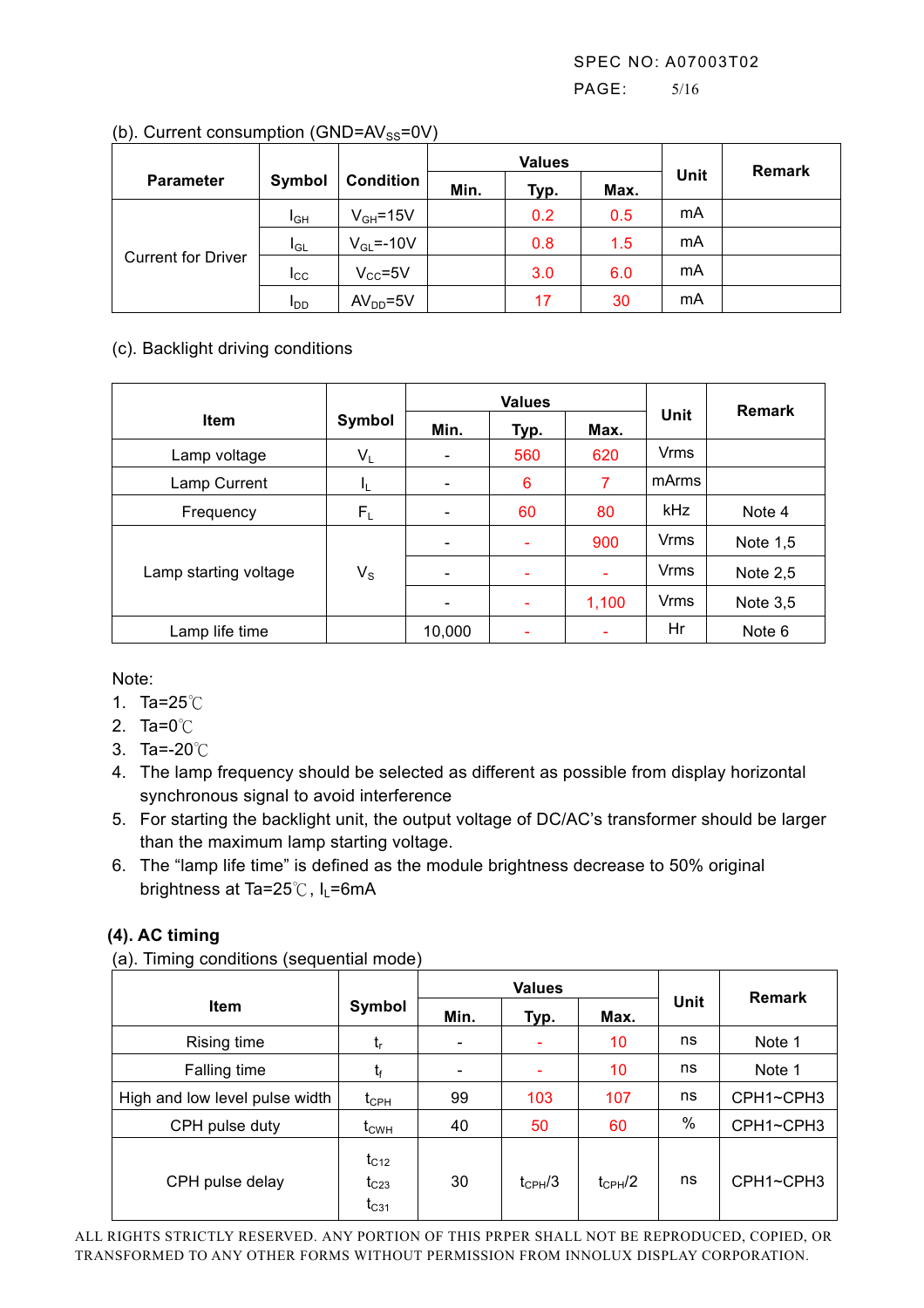PAGE: 6/16

| $t_{\scriptscriptstyle\text{SUH}}$ | 20                           |             |      | ns            | STHR, STHL |
|------------------------------------|------------------------------|-------------|------|---------------|------------|
| $t_{\text{HDH}}$                   | 20                           |             |      | ns            | STHR, STHL |
| $t_{\text{STH}}$                   |                              | 1           |      | $t_{\rm CPH}$ | STHR, STHL |
| $t_{H}$                            | 61.5                         | 63.5        | 65.5 | $\mu$ S       | STHR, STHL |
| $t_{\text{OEH}}$                   |                              | 1.22        |      | $\mu$ S       |            |
| $t_{\text{DIS1}}$                  | $\blacksquare$               | 8.28        | $-$  | $\mu$ S       |            |
| $t_{\rm OEV}$                      |                              | 5.40        |      | $\mu$ S       |            |
| $t_{CKV}$                          |                              | 4.18        | ÷    | $\mu$ s       |            |
| $t_{DIS2}$                         |                              | 3.74        |      | $\mu$ S       |            |
| $t_{\sf SH}$                       | $\qquad \qquad \blacksquare$ | $\mathbf 0$ |      | $t_{CPH}/3$   |            |
| $t_{DH}$                           |                              | 1440        |      | $t_{CPH}/3$   |            |
| $t_{\scriptstyle\text{SUV}}$       | 400                          |             |      | ns            | STVL, STVR |
| $t_{HDV}$                          | 400                          |             |      | ns            | STVL, STVR |
| $t_{STV}$                          |                              |             | 1    | $t_{H}$       | STVL, STVR |
| $t_{\vee}$                         | 256                          | 262         | 268  | $t_{H}$       | Note 2     |
| $t_{\scriptscriptstyle\text{SV}}$  |                              | 3           |      | $t_{H}$       |            |
| $t_{\text{DV}}$                    |                              | 234         |      | $t_{H}$       |            |
| $t_{rCOM}$                         |                              |             | 5    | $\mu$ S       |            |
| $t_{fCOM}$                         |                              |             | 5    | $\mu$ S       |            |
| $t_{DCOM}$                         |                              |             | 3    | $\mu$ S       |            |
| $t_{DRGB}$                         |                              |             | 1    | $\mu$ S       |            |
|                                    |                              |             |      |               |            |

Note:

1. For all of the logic signals

2. Please don't use odd horizontal lines to drive LCD panel for both odd and even field simultaneously.

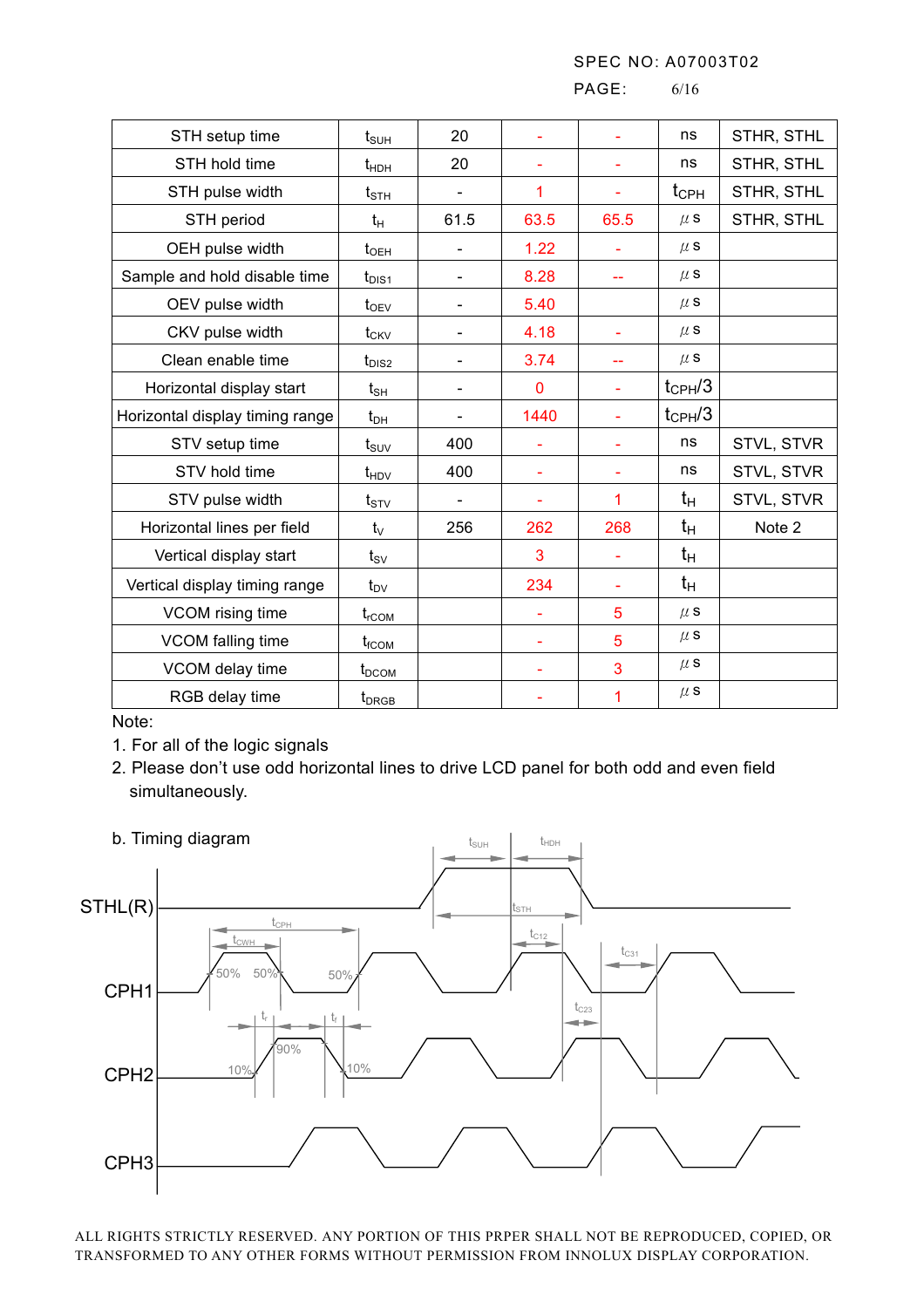SPEC NO: A07003T02 PAGE: 7/16

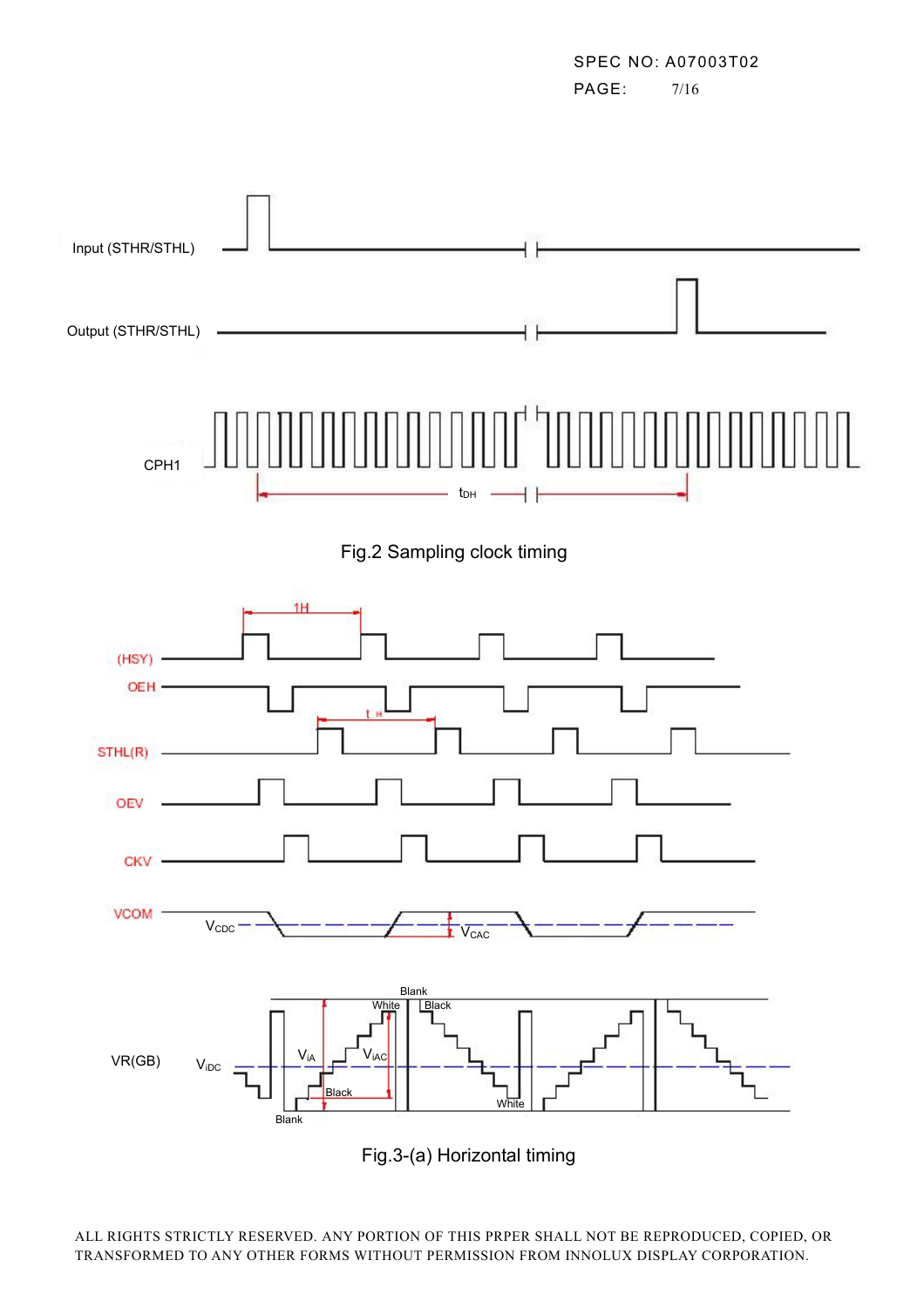PAGE: 8/16



Note: The falling edge of OEV should be synchronized with the falling edge of OEH

Fig.3-(b) Detail horizontal timing



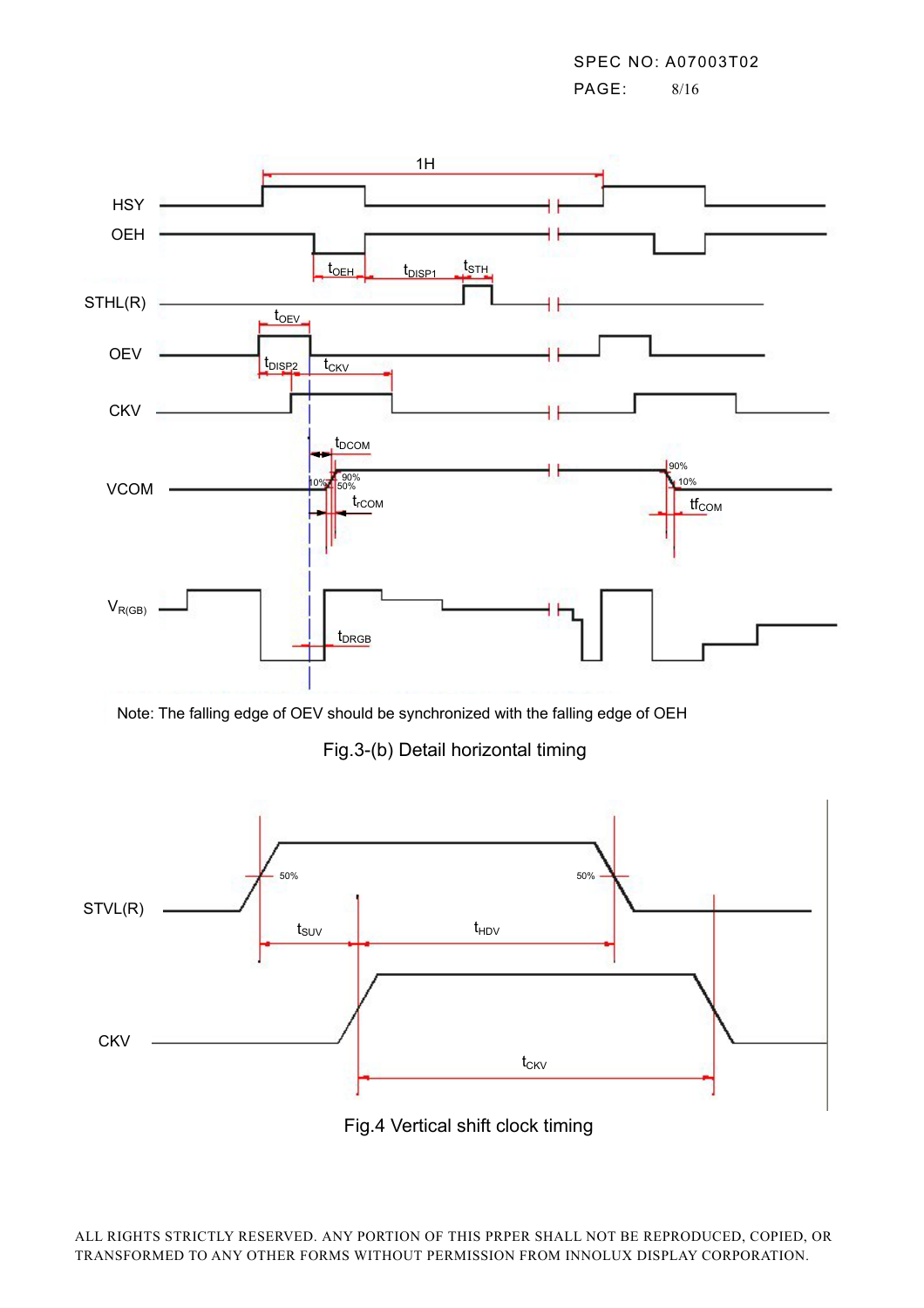SPEC NO: A07003T02 PAGE: 9/16

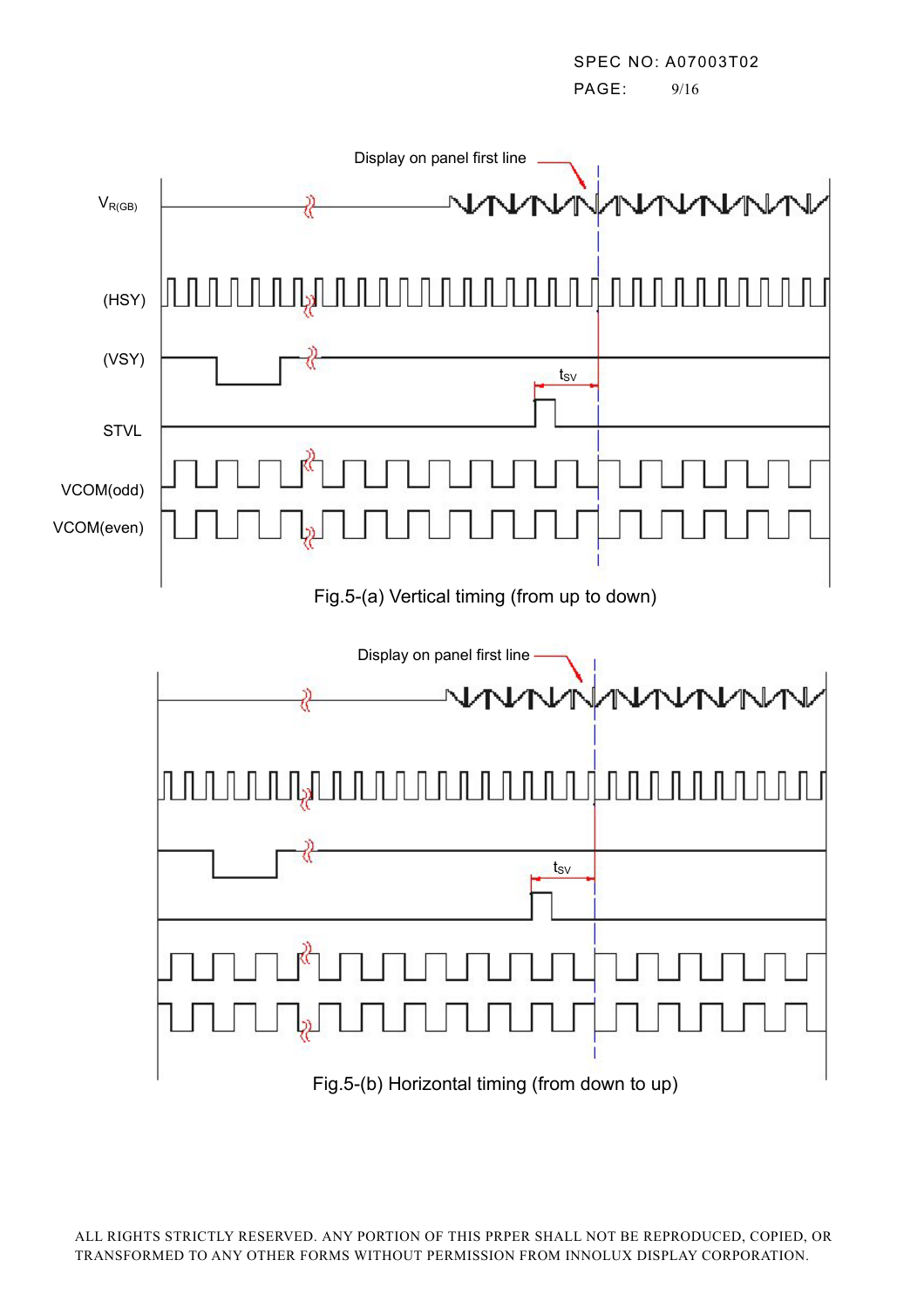SPEC NO: A07003T02 PAGE: 10/16

#### **(5) Power sequence**

This module adopts high voltage driver IC, so it may be damaged by a large current flow if a wrong power on/off sequence is used! The recommend power sequence is to connect  $V_{\text{CC}}$  first, then connect power to driver gate power,  $V_{\text{GL}}$  and  $V_{\text{GH}}$ . When shutting off the power, shut off the driver gate power,  $V_{GL}$  and  $V_{GH}$ , then shut off the logic power,  $V_{CC}$ , or shut off the power simultaneously!

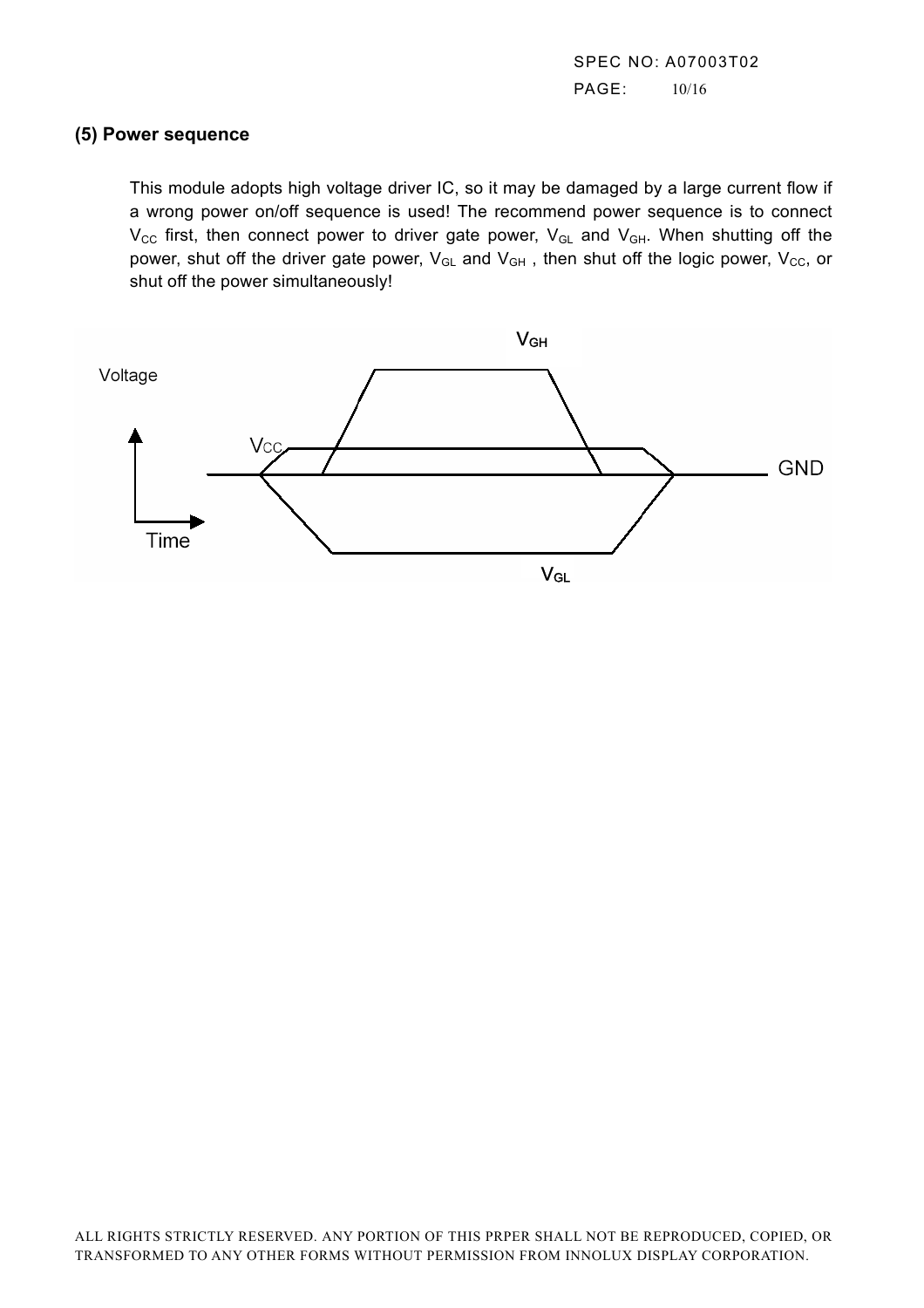SPEC NO: A07003T02 PAGE: 11/16

#### **3. Optical specifications**

 The following items are measured under stable conditions. The optical characteristics should be measured in dark room or equivalent state with the methods shown in Note 1.

| <b>Item</b>       |       | Symbol                | <b>Condition</b>                    | Min                      | <b>Typ</b> | <b>Max</b> | Unit              | Remark            |
|-------------------|-------|-----------------------|-------------------------------------|--------------------------|------------|------------|-------------------|-------------------|
|                   |       | $T_R$                 |                                     | $\overline{\phantom{a}}$ | 10         | 50         | ms                |                   |
| Response time     |       | $T_F$                 | $\Theta$ =0                         | $\overline{\phantom{a}}$ | 20         | 60         | ms                | Note <sub>2</sub> |
| Contrast ratio    |       | <b>CR</b>             | At<br>optimized<br>viewing<br>angle | 200                      | 300        |            |                   | Note3             |
| <b>Brightness</b> |       | $Y_L$                 | $\Theta$ =0                         | 400                      | 500        |            | Cd/m <sup>2</sup> | Note4             |
| Color             | White | $W_{x}$               | $\Theta$ =0                         | 0.26                     | 0.31       | 0.36       |                   | Note4             |
| Chromaticity      |       | $W_{v}$               |                                     | 0.28                     | 0.33       | 0.38       |                   |                   |
|                   | Hor.  | $\Theta_{\mathsf{R}}$ | $CR \ge 10$                         | 50                       | 60         |            |                   |                   |
| Viewing           |       | $\Theta_L$            |                                     | 50                       | 60         |            | Degree            | Note <sub>5</sub> |
| Angle             | Ver.  | $\Phi_H$              |                                     | 30                       | 40         |            |                   |                   |
|                   |       | $\Phi_L$              |                                     | 50                       | 60         |            |                   |                   |

Note:

1. Test equipment setup

After stabilizing and leaving the panel alone at a given temperature for 30 minutes, the measurement should be executed. Measurement should be executed in a stable, windless, and dark room. Optical specifications are measured by Topcon BM-5A with a viewing angle of 1゜at a distance 0f 50cm and normal direction.

2. Definition of response time:  $T_R$  and  $T_F$ 

The figure below is the output signal of the photo detector.

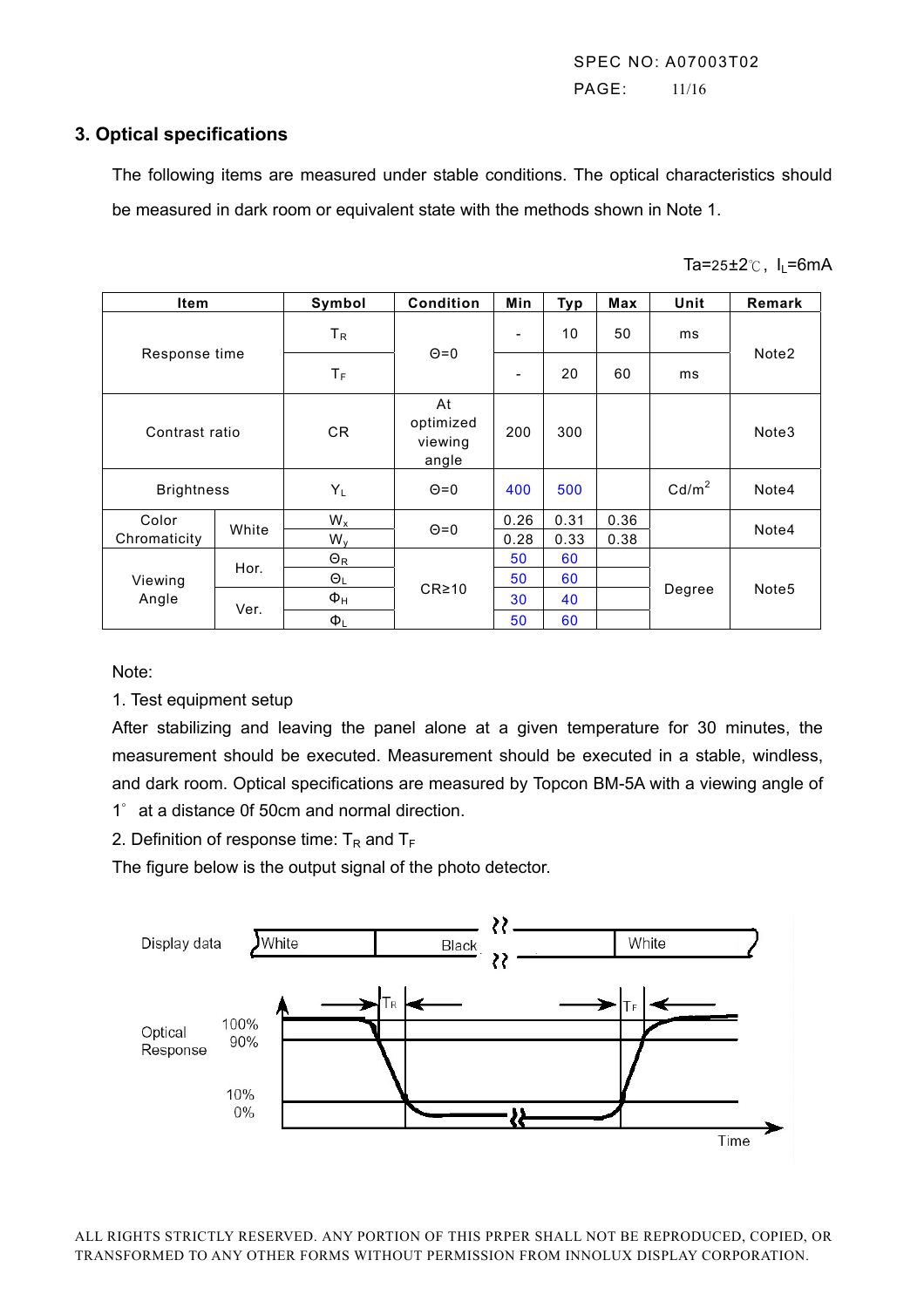3. Definition of contrast ratio:

Brightness measured when LCD is at "white" state

Contrast ratio (CR) =

Brightness measured when LCD is at "black" state

White Vi =  $Vi_{50\%} \pm 1.5$  V

Black Vi =  $Vi_{50\%}$  + 2.0 V

" $\pm$ "means that the analog input signal swings in phase with  $V_{COM}$  signal.

"<sup>+"</sup> means that the analog input signal swings out of phase with V<sub>com</sub> signal.

V<sub>150%</sub>: The analog input voltage when transmission is 50%

The 100% transmission is defined as the transmission of LCD panel when all the input terminals of module are electrically opened.

4. Measured at the center area of the panel when all the input terminal of LCD panel are electrically opened.

5. Definition of viewing angle:

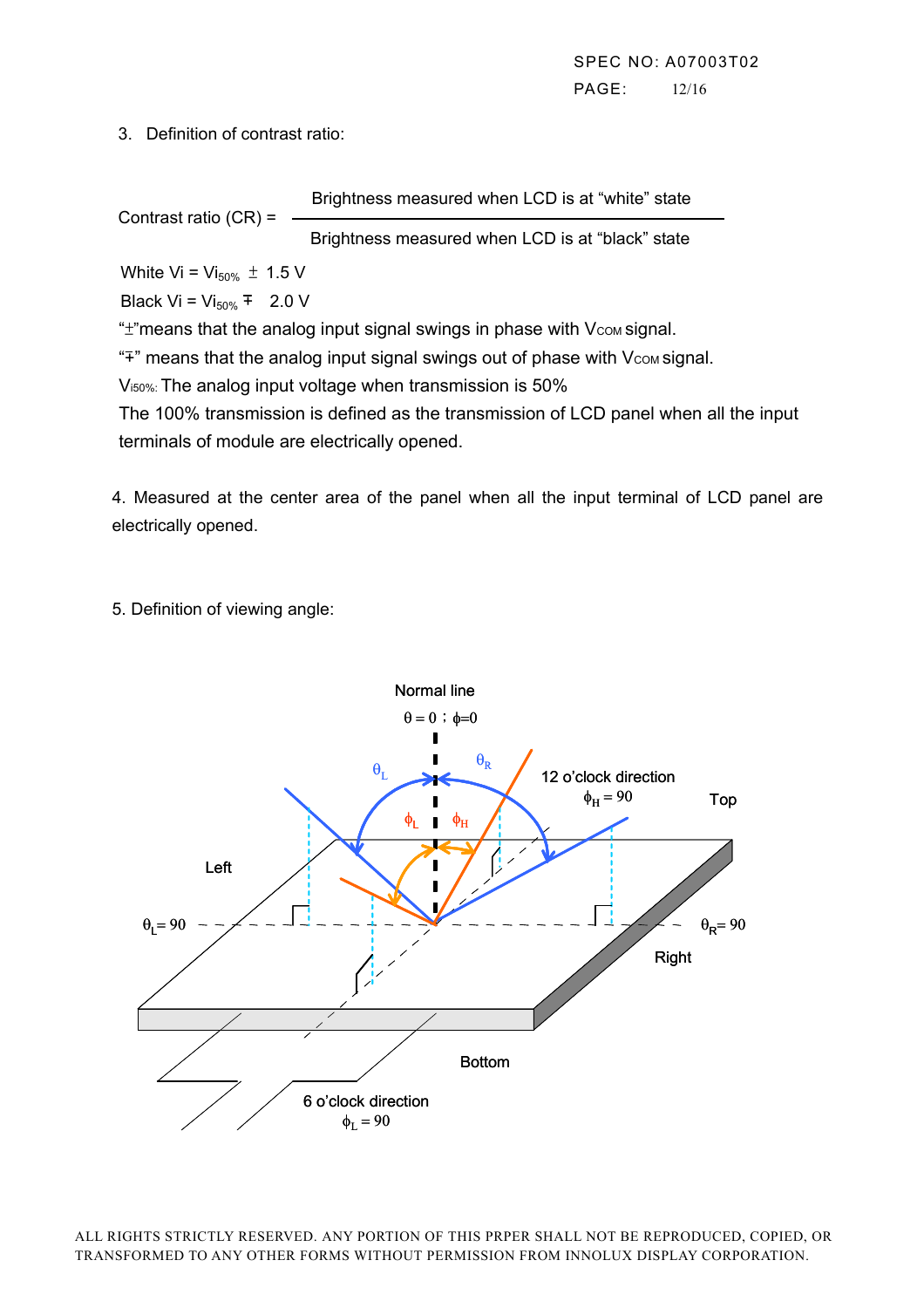SPEC NO: A07003T02 PAGE: 13/16

#### **4.** Reliability test items

(1). Reliability levels in mass production are as below:

| Test Items                 | <b>Test Conditions</b>                                                     |
|----------------------------|----------------------------------------------------------------------------|
| High temperature storage   | +70°C±3°C, Dry(30%RH max.) For 240 hours                                   |
| Low temperature storage    | $-20^{\circ}$ C $\pm 3^{\circ}$ C for 240 hours                            |
| High temperature operation | +60°C±3°C, Dry(30%RH max.) for 240 hours                                   |
| Low temperature operation  | $-10^{\circ}$ C $\pm 3^{\circ}$ C for 240 hours                            |
| Operation at high          | +40°C±3°C,90%±3%RH max. for 240 hours                                      |
| temperature and humidity   |                                                                            |
| Thermal shock              | -20degree/0.5h $\sim$ +70 degree/0.5h for a total 20 cycles                |
| Mechanical shock           | Drop onto the tilted floor from 60cm heights, 1 corner, 3 edges, 6 faces.  |
|                            | Apply shipping package to this test                                        |
| Vibration test             | Sweep at 10Hz to 55Hz to 10Hz, amplitude 0.75mm for 20 cycles each in X, Y |
|                            | and Z directions.                                                          |
|                            | Apply shipping package to this test.                                       |

Note1: High temp storage & High temp/High humidity Op the polarizer is out of subject

Note 2: the test sample has recovery time 2 hours at room temp before function check

#### **5. Handling precautions**

1 Safety

The liquid crystal in the LCD is poisonous. **DO NOT** put it in your mouth. If the liquid crystal touches your skin or clothes, wash it off immediately using soap and water.

2 Handling

1) The LCD panel is plate glass. **DO NOT** subject the panel to mechanical shock or to excessive force on its surface.

2) The polarizer attached to the display is very easy to damage, handle it with careful attention.

3) To avoid contamination on the display surface, **DO NOT** touch the display surface with bare hands.

4) Provide a space so that the LCD panel does not come into contact with other components.

5) To protect the LCD panel from external pressure, put covering glass (acrylic board or similar board) keeping appropriate gap between them.

6) Transparent electrodes may be disconnected if you use the LCD panel under environmental conditions where dew condensation occurs.

7) Property of semiconductor devices may be affected when they are exposed to light, possibly resulting in malfunctioning of the ICs.

8)To prevent such malfunctioning of the ICs, your design and mounting layout done are so that the IC is not exposed to light in actual use.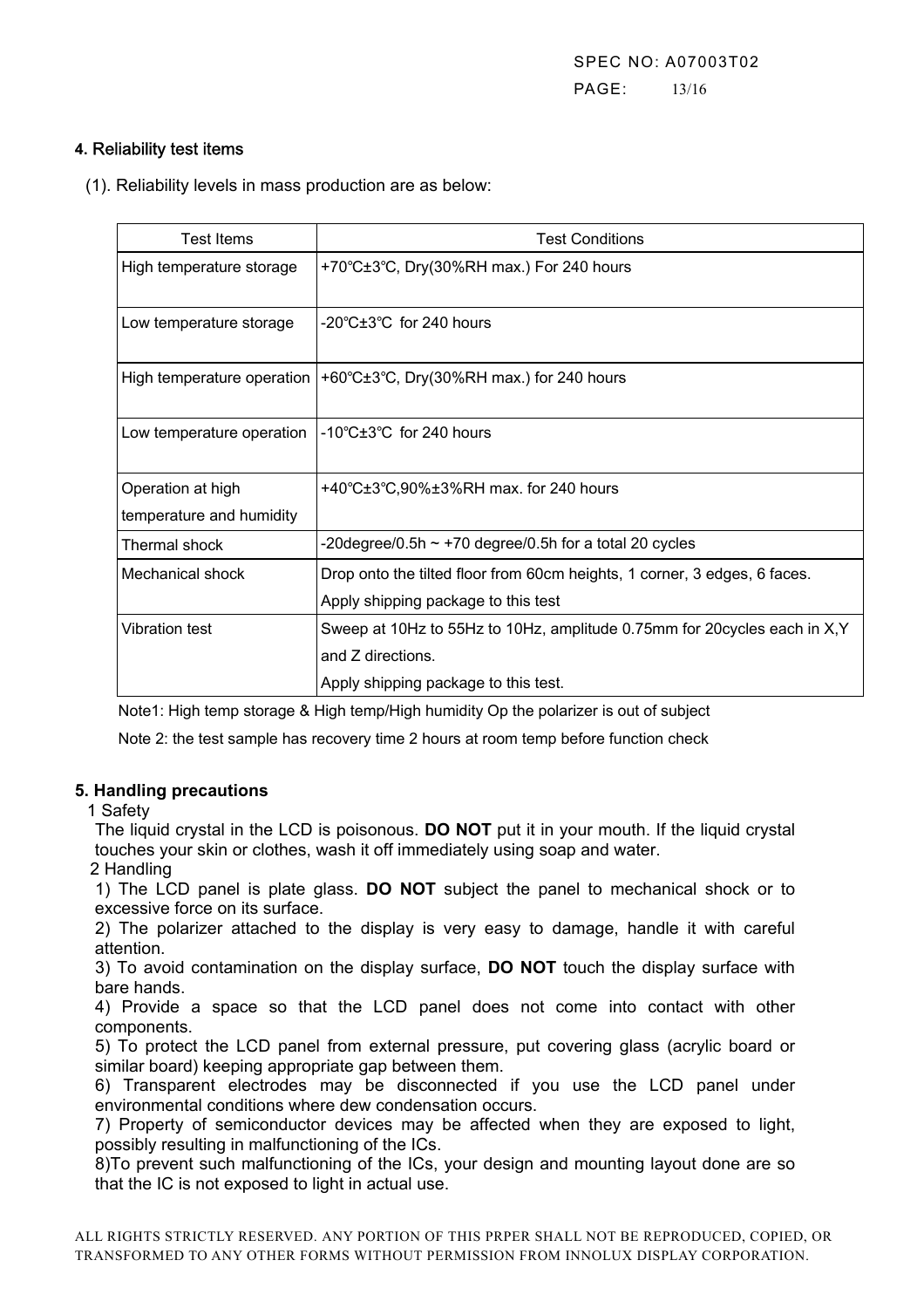PAGE: 14/16

3 Static electricity

1) Ground soldering iron tips, tools and testers when you operate.

2) Ground your body when handling the products.

3) **DO NOT** apply voltage to the input terminal without applying power supply.

4) **DO NOT** apply voltage which exceeds the absolute maximum rating.

5) Store the products in an anti-electrostatic container.

#### 4 Storage

1) Store the products in a dark place at +25  $C \pm 10^{\circ}$  low humidity (65%RH or less).

 2) **DO NOT** store the products in an atmosphere containing organic solvents or corrosive gases.

5Cleaning

1) **DO NOT** wipe the polarizer with dry cloth, as it might cause scratch.

2) Wipe the polarizer with a soft cloth soaked with petroleum IPA, other chemical might damage.

# **6. Mechanical dimensions**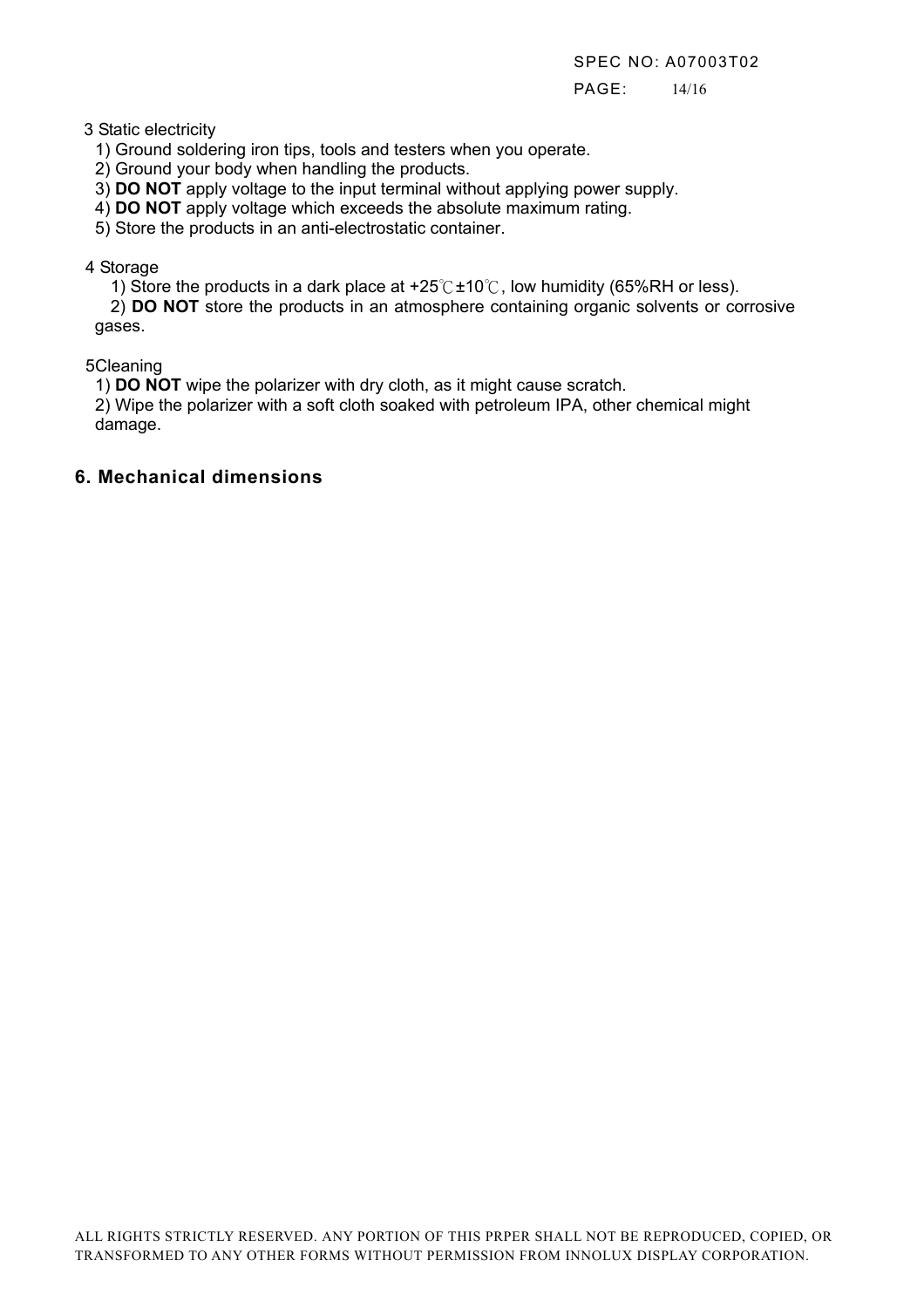

ALL RIGHTS STRICTLY RESERVED. ANY PORTION OF THIS PRPER SHALL NOT BE REPRODUCED, COPIED, OR